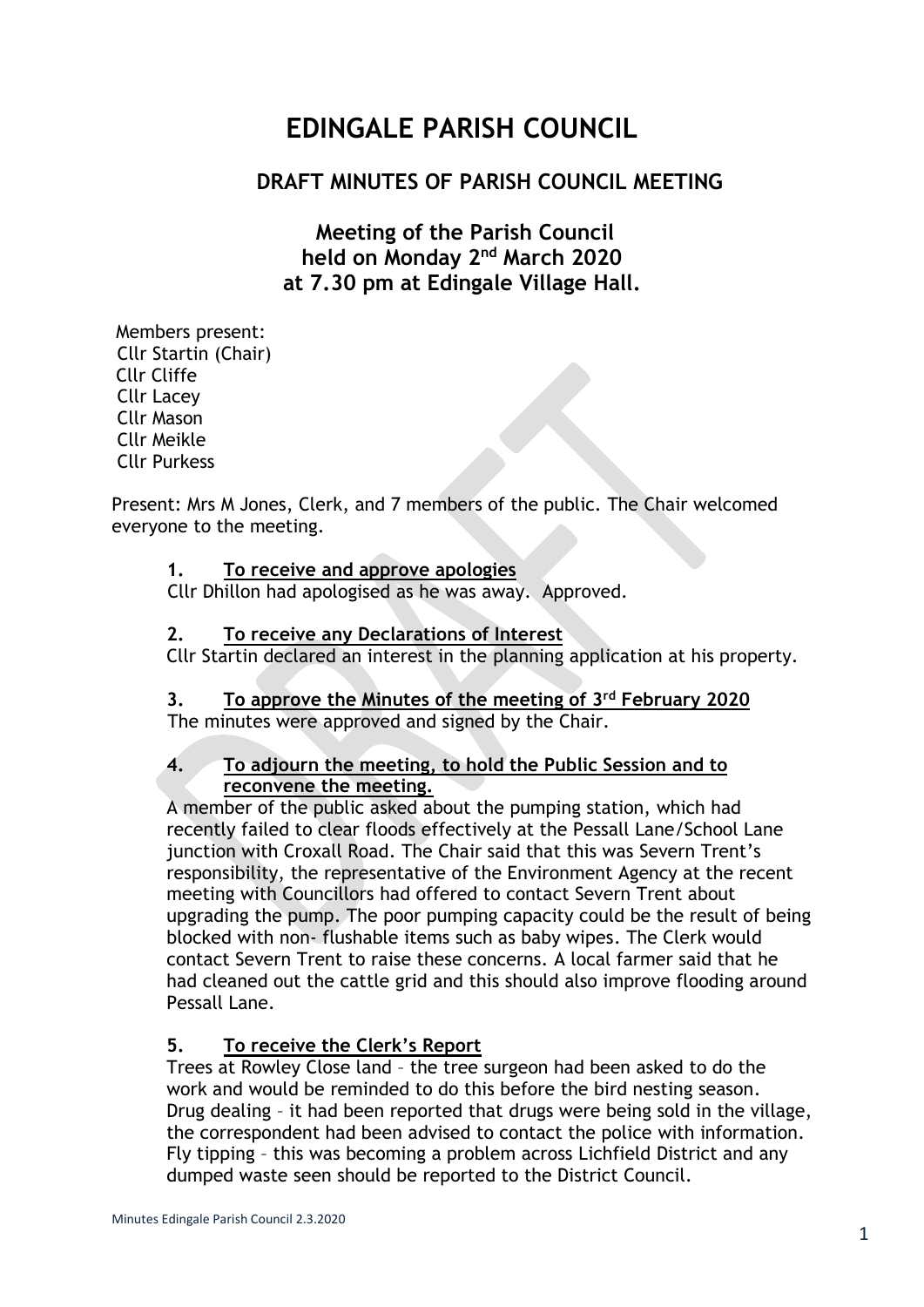### **6. To consider any planning matters** Applications:

| 20/00176/FUL | Raptor Farm, | Siting of two static caravans and retention | No        |
|--------------|--------------|---------------------------------------------|-----------|
|              | Raddle Lane  | of storage facilities, hawk, pigeon and     | objection |
|              |              | quail enclosures                            |           |
| 20/00021/FUH | Mytholme     | Conversion of garage to form residential    | No        |
|              | Cottage,     | annex with increased ridge height to        | objection |
|              | Croxall Road | include first floor section                 |           |
| 20/00310/ABN | The Grange,  | Erection of general purpose agricultural    | No        |
|              | Croxall Road | building                                    | objection |

RESOLVED no objection as these had no impact on neighbouring properties.

## **7. To consider outcome of meeting regarding flooding**

The Chair reported on a meeting between Councillors and representatives of the Environment Agency and Trent Rivers Trust, who had described a project to improve the River Mease. Proposed measures to hold more water further up the catchment area could slow the flow at times of heavy rain so that less severe flooding occurred around Edingale. The problems experienced due to the extreme rainfall over the winter in Edingale were explained to them. They could assist with contact with other agencies and Cllr Mason offered to correspond with them on these issues.

Cllr Lacey expressed concern about whether emergency services could reach Edingale during severe flooding events and it was agreed that the Clerk would contact the Ambulance Service to ask about contingency planning.

# **8. To consider proposal to construct a village pond**

Leaflets had been delivered to consult residents on their views about the proposal to site a pond on the land at Rowley Close. Around 30 responses had been received, with a two thirds majority against the plan, mostly due to concerns about flooding of the site, as the leaflets had been delivered at a time when the brook had flooded. Some were also concerned about safety for children. Although the Councillors had felt there were many advantages to the proposal, they understood these concerns and it was resolved not to proceed with the pond.

# **9. To consider Best Kept Village competition**

The competition had been relaunched as a community competition, reflecting community activities in villages, and with new sponsorship. Cllr Mason and Mr Pilgrim had attended a recent presentation about this. Entry to the competition would be made shortly.

## **10. To receive correspondence**

SPCA bulletins, employment policies, CPRE planning training event Lichfield District Council, relevant news items added to the Parish Council website [www.edingale-pc.co.uk](http://www.edingale-pc.co.uk/)

Staffordshire Fire and Rescue draft safety plan consultation